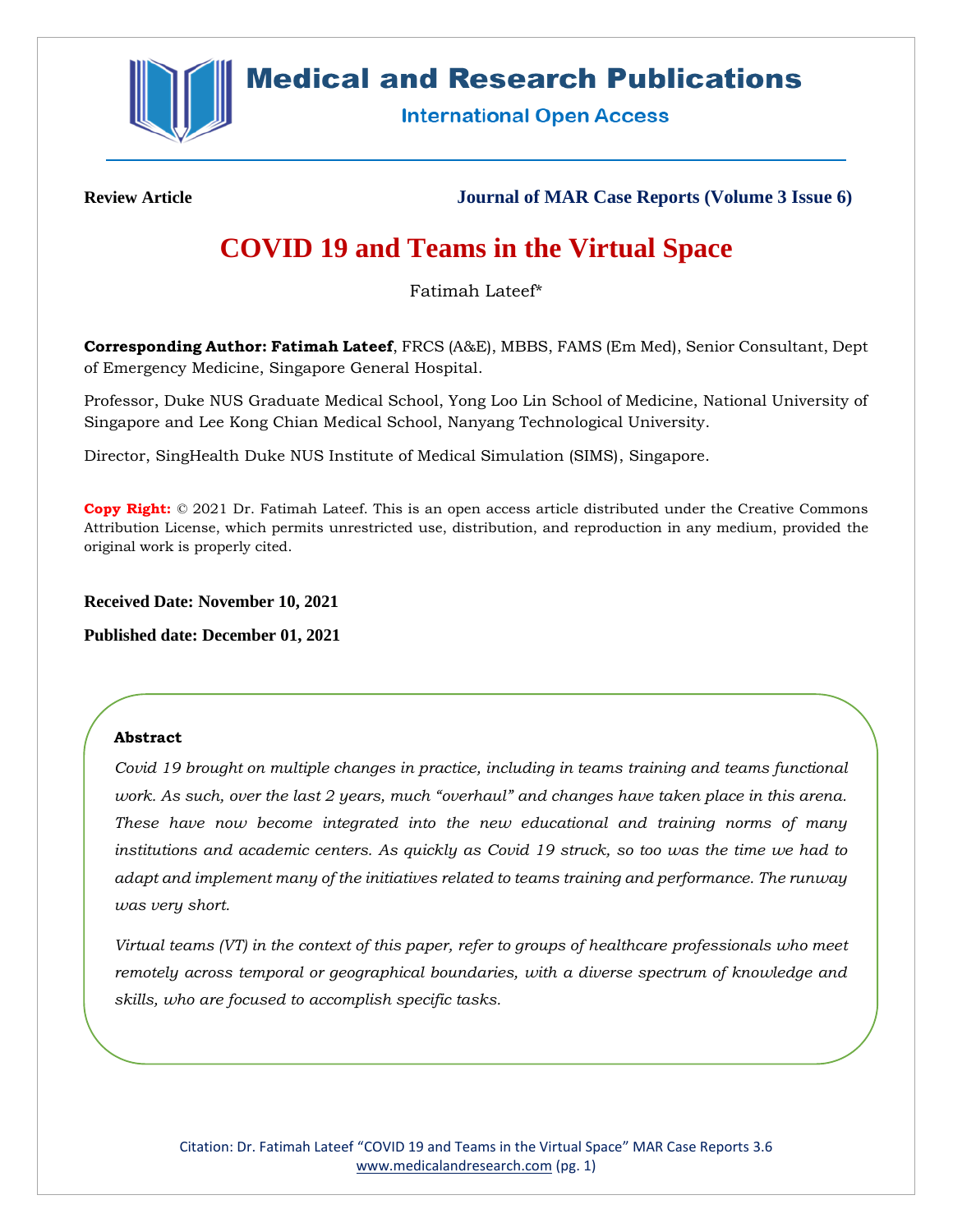*VT is characterized by dimensional dispersions from traditional teams and is dependent on technology. The team members are decentralized but have a common virtual platform for their training, discussions and sharing of information. VT can today utilize a variety of platforms to connect and these have now become more readily available.* 

*This paper discusses the following, pertaining to teams in the virtual space:*

- *1. Technology and hardware requirements*
- *2. Issues related to communications*
- *3. How power distance and uncertainty avoidance affect virtual teams' function and performance*
- *4. The importance of situational awareness and challenges in execution in the virtual space, as well as*
- *5. Psychological safety in virtual teams*

*Keywords: virtual teams, culture, power distance, communications, psychological safety*

## **Introduction**

In the context of today's healthcare, the practice of medicine is rarely a solo endeavor. Team-based learning (TBL), team-based practice, interprofessional education (IPE) and interprofessional collaborative practice (IPCP) represent the norm in the current state of institution practice. Interprofessional teams, with clearly defined roles and responsibilities, execute state-of-the-art management for patients. Other examples of team activities include targeted teams training (eg. training Intensive Care Unit teams, Emergency Department teams), and high-performance teams training (eg. trauma and disaster response teams). **(**1-4**)**

COVID 19 brought on multiple changes in practice, including how teams can meet, learn and train. Reduction in face-to-face training, safe distancing measures, heightened infection control measures as well as keeping to very small team sizes have now become standards of practice. **(**1, 5, 6**)** These necessitated a change in approach and mindset when it comes to teams training and team function. An "overhaul' became critical. "Overhaul", as defined by the Cambridge Dictionary, refers to a comprehensive restoration of an asset to an acceptable condition/ or state, by rebuilding or reshaping internal components; the purpose of which is to yield optimal performance and ensure durability. It could also mean changing a system, in order to make it more efficient and effective. **(**7**)** This 'overhaul' of teams has become integrated as part of the new educational norm in many institutions. This had to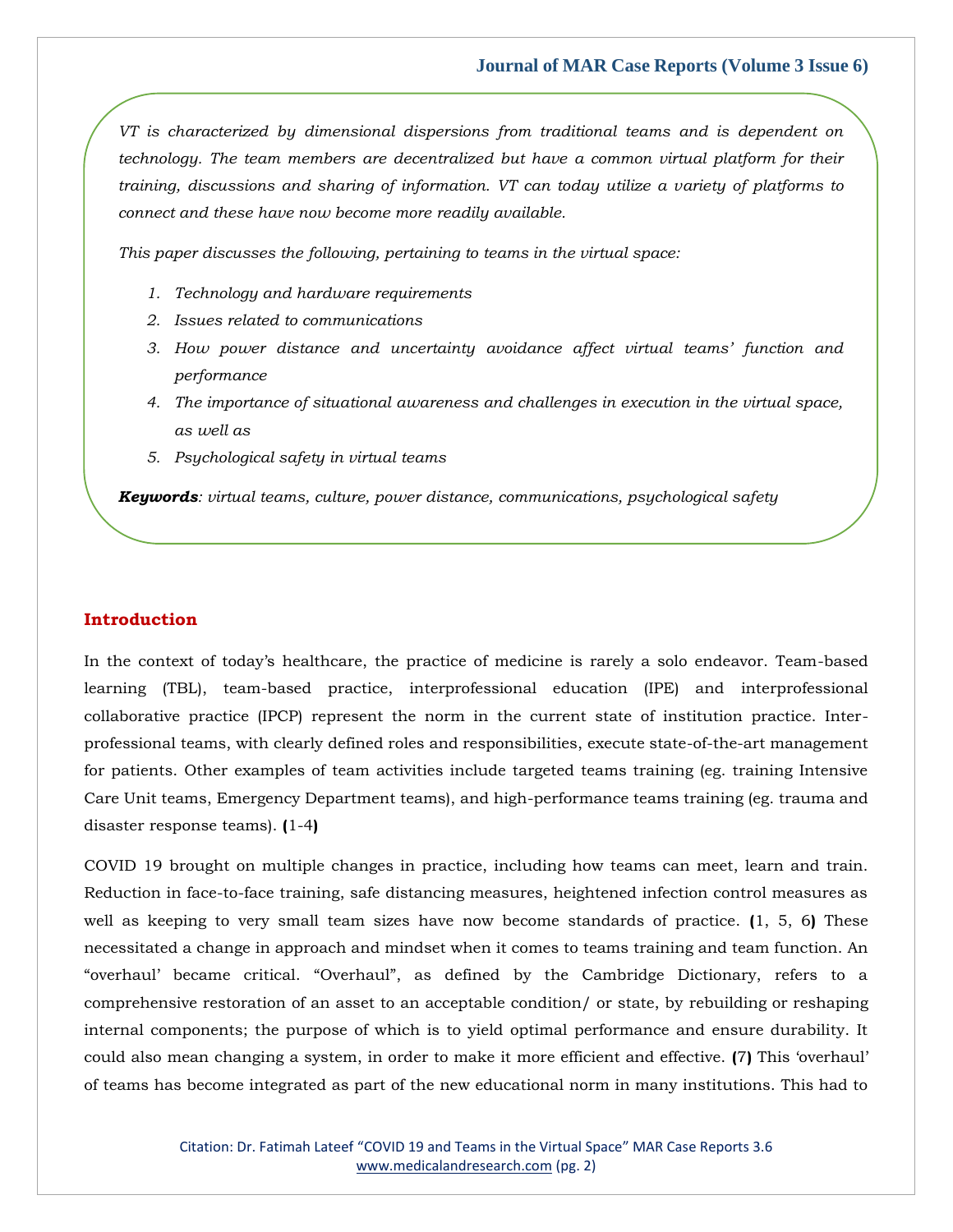be adopted very quickly, making the running in a period very short. As options, in view that face-to-face training became limited, many had to 'buy in', in order to continue with the programs they were delivering. This was certainly not easy, especially when remote and virtual training, is viewed as not being able to deliver the same 'touch, feel and sight' as most of us understand it. **(**1,3, 8, 9**)**

Therefore, to ensure teams training is able to continue during this pandemic, a variety of new ideas, platforms, hardware as well as educational approaches are being implemented and tested. In particular, virtual teams were highly utilized in teams-based training such as simulation ( ie. computer-based or virtual simulation) as well as in the provision of team-based interprofessional care delivery (utilizing the principles of interprofessional collaborative practice), amongst other uses. **(**4, 10-13**)** In the process of doing these, multiple needs and challenges have been realized.

## **Virtual Teams**

A team refers to a group of 2 or more persons coming together, each with a specific task or skill that requires coordination of information and activities to achieve some common objectives. **(**3**)** Virtual teams (VT) in our context, refers to groups of healthcare professionals who meet remotely across temporal or geographical boundaries, with a diverse spectrum of knowledge and skills, who are focused to accomplish specific tasks. VT is characterized by dimensional dispersions from traditional teams and is dependent on technology. The team members are decentralized but have a common virtual platform for their training, discussions and sharing of information. VT can utilize a variety of platforms to connect. These include using telephonic communications, email, text messages, instant messaging, collaborative workspaces and video-conferencing. **(**1,5,6**)**

In the context of training during the pandemic, the team members may also be from the same institution. In view of the need to maintain safe distancing, hygiene measures and prevent crowding, VT has sprouted to serve a variety of goals. VT experienced exponential growth during COVID 19 as people found it hard to meet up, travel from place to place due to the lock-downs and restrictions imposed, but still had the need to share information and work together. **(**1,5, 14**)**

With face-to-face (F2F) teams, members are usually together in the same room or location, in close proximity to each other, can see and hear each other and practice interaction and communications in the way we have all been familiar with. With VT whereby members are separated physically, there are more complex dynamics at work. The frequency of interaction may not be as often, the breadth and depth of discussions and interaction too may not reach the same level as F2F work. Responses and feedback may not be as fast and there is a different level of visual and audio contact. Virtual communications too may pose issues such as distortions, miscommunications, misinterpretations, inability to listen to the full extent of conversations and instructions for a variety of reasons and many other challenges. As such the satisfaction levels of VT members may be reduced and their level of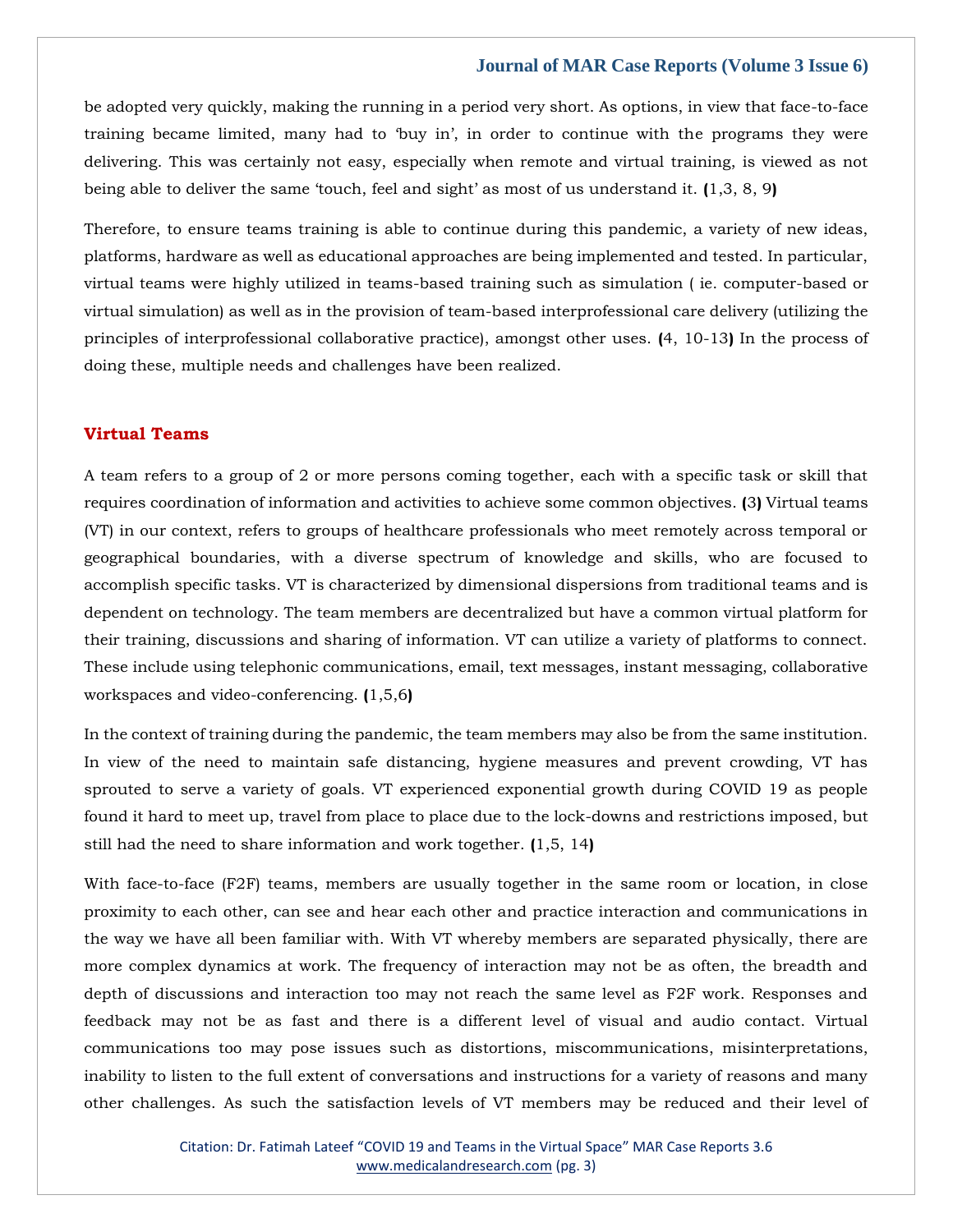cohesion or bonding may not be as high, as we can expect. It is also dependent on other factors such as, whether the VT is comprise of members who have worked with each other, or whether they are a fresh, new team coming together. **(**1,3,5, 15**)**

Some of the other challenges of VTs besides communications include the process of remote task management, diminished focus and accountability, reduced productivity with all the preparation time and delays in performance of certain activities, lower level of morale and psychological safety and even concerns about security and confidentiality. One important area pertaining to VT is that of virtual engagement. Many have found this challenging and not as easy to achieve as in F2F teaching, training and work. To enhance virtual engagements, tips such as keeping our videos on (especially when talking), closing other windows which are not relevant to ensure full concentration and active participation, allowing one person to talk at a time, respecting others' views, listening when others are sharing and being non-judgmental. Sometimes, disagreement can be an opportunity to learn and grow as it can stretch the minds and thinking process of members to think outside of the box and be more creative. Team members should be conscious about the energy they bring into the virtual room and how this can affect other members. Issues on privacy and confidentiality of the sharing should also be addressed. This is usually done in the pre-briefing session. This will help keep members at ease, as they understand the processes involved and can focus and be more engaged. **(**6,15, 16**)**

### **Technology and Hardware**

Covid 19 has provided the impetus to grow technology and IT (information technology) as applied to Medicine. Many new courses and training related to this have been provided to healthcare staff to enhance and deepen their understanding as well as to get their buy-in and commitment to technology adoption. Today, much more healthcare staff are tech-savvy, utilize technology to execute their training and consultations on a daily basis and are even requesting more, in order to facilitate and streamline work processes and educational activities. Teams training and teams-related courses are now conducted virtually or via hybrid means (combination of a face-to-face small group session with e-learning, online session, or virtual courses). Computer-based simulation is one widely used platform for this. Another example would be the provision of inter-professional teams teleconsultation for patients who have more complex problems with high levels of needs. **(**8,9,16, 17**)** In planning technology adoption for a department or organization, investments in physical and non-physical infrastructure become important. (Table 1) This must come with adequate planning and foresight. With procurement, the cost will increase and must be projected in the budget. The cost includes start-up cost as well as subsequent maintenance and sustainability costs. Host departments and institutions will have to work closely with their appointed vendors for the medium to long term. Good quality hardware/ computers, stable internet or wifi (wireless fidelity: internet connection that is shared across multiple devices in a department via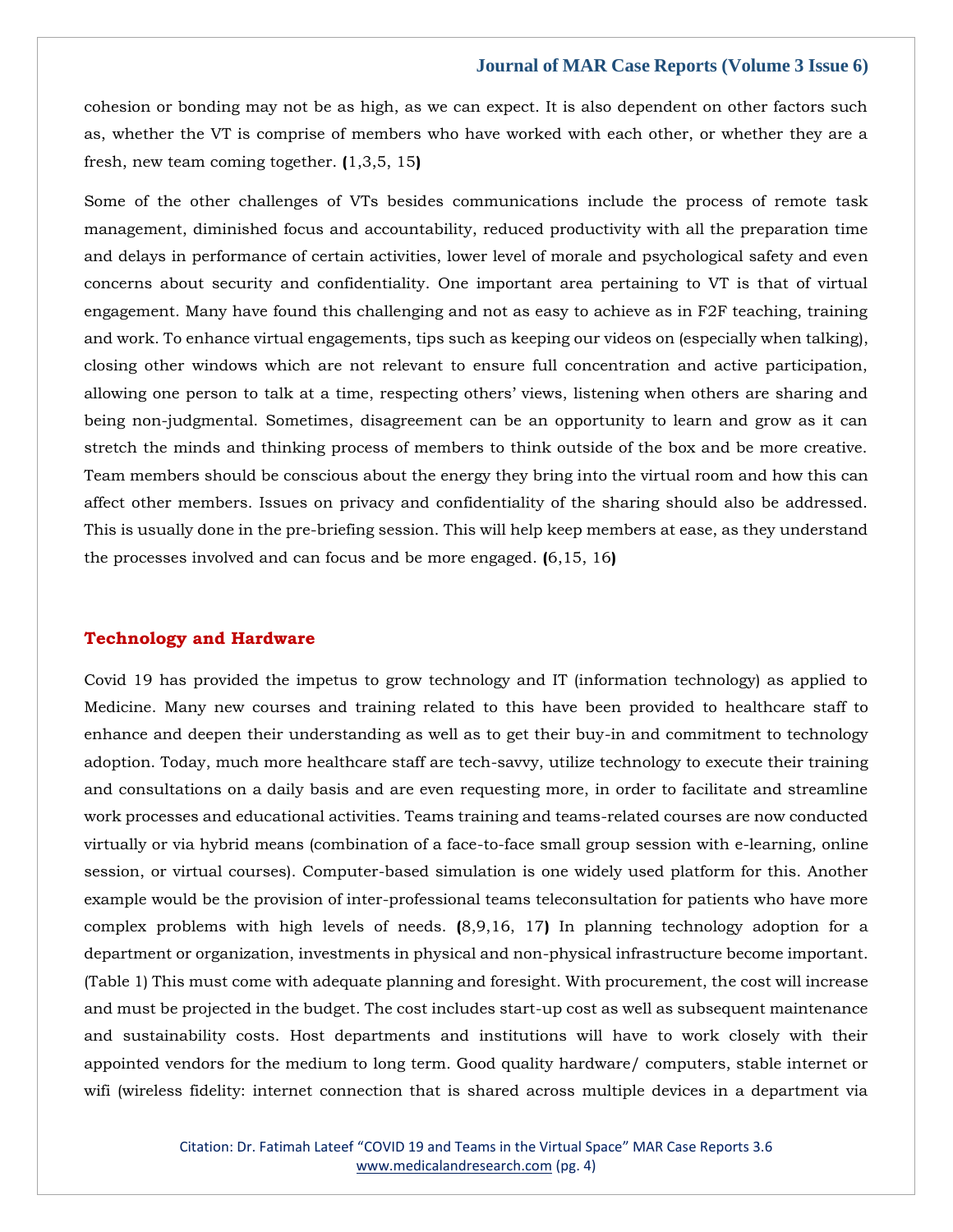wireless router) access and sufficiently large screens are some examples of the fundamental initial requirements. A good quality microphone for voice clarity is essential in order for instructions to be understood. Otherwise, misinterpretation, misunderstanding and even miscommunications can happen frequently. When using platforms such as Zoom or Webex, virtual backgrounds are often chosen as these may help maintain some level of privacy especially for those logging in from shared offices or from their own homes. **(**18, 19**)** From the pedagogical perspective, it will be very useful to include educational subject matter experts from the planning stages. Educational principles, especially for teaching institutions must be planned early. Factors such as levels of interactivity, training usage, feedback and rigorous evaluation, a load of online and e-learning are all important considerations. Some institutions have set up a working committee with lead champions and mentors to assist with the spread of awareness, knowledge and skills, which is crucial especially in the initial phases of adoption. (Table 1)

| <b>Physical Infrastructure</b>                | <b>Non-Physical Infrastructure</b>         |
|-----------------------------------------------|--------------------------------------------|
| Connectivity to internet/ Wi-Fi: Internet     | Administrative support                     |
| separation in some institution, cybersecurity |                                            |
| concerns must be addressed                    |                                            |
|                                               |                                            |
| Repositories                                  | Protected time for faculty                 |
| Delivery platforms                            | Champion/leadership or lead persons        |
| Server for hosting applications and systems   | Coordination: by person or team            |
| Physical space for hardware                   | Technical support                          |
| Sufficient accounts and licenses as well as   | Champions to conduct "Train the trainers:" |
| their approval processes                      | programme                                  |
|                                               |                                            |

**Table 1:** Factors to consider in adopting technology

As healthcare-related information may be shared, participants must adhere to PDPA (Personal Data Protection Act which sets the baseline standards for personal protection of data in Singapore) or other similar guidelines of their institution or country. **(**20**)** At the same time, people using these virtual platforms must be familiar with functions such as "chat", "raise your hand", "share screen or video", "Question and Answer function" and audio adjustments. Understanding all these are essential to streamline teams' training and to ensure sessions are productive and achieve the desired outcomes. With such increased utilization of these services, there is an urgent need to understand the issue of cybersecurity. At the SingHealth cluster in Singapore, it is compulsory for all staff to go through a cybersecurity module in the form of e-learning, followed by an online quiz. A 100% pass score is needed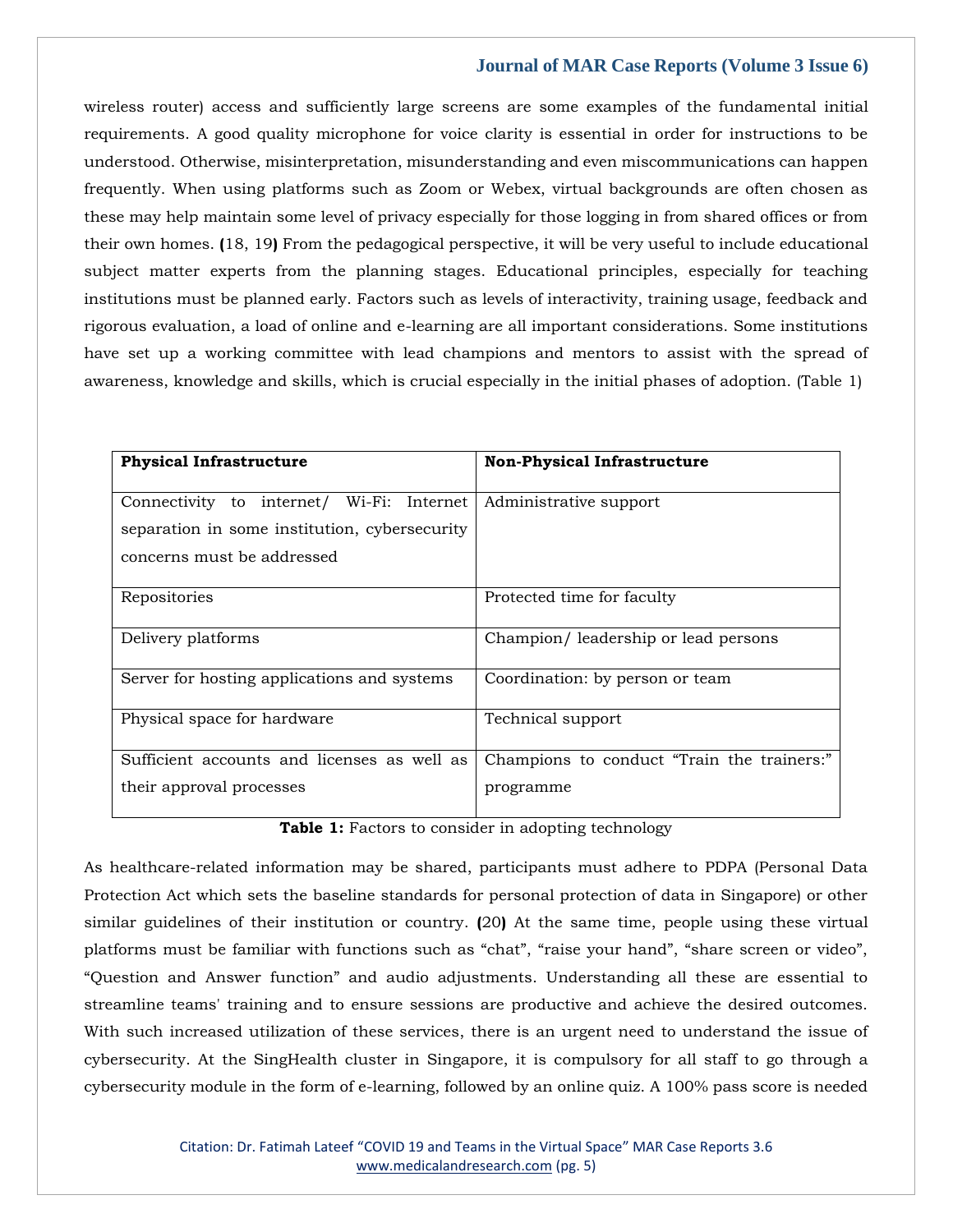to obtain certification. There are also broader frameworks by the Ministry of Health to help guide users of telehealth services.

In a recent focused group discussion conducted with our facilitator/ faculty, some of the technical challenges they faced included: gaining more online team training confidence, enhancing familiarity with all the online tools that can be used and integrating them appropriately during the conduct of the training session, how to make efficient use of these tools, how to record and stream videos and also how to measure teams' learning and performance.

## **Communications**

Communication is central to team performance and function. Communications in the virtual space require more effort to ensure clarity in the explicit exchange of information. Well-coordinated communications techniques and approaches will help teams accomplish their tasks more efficiently. Good and effective communications can impact the cohesion of VT. **(**5,14**)** When teams meet during F2F sessions, besides the tasks related and technical aspects of communications, they may have non-taskbased conversations. They may spend some time with "social" conversations and catching up with colleagues. The natural opportunity to do this is reduced significantly with VT and computer-based meetings. **(**13, 16, 17**)** The dynamics of intra-team interaction (with its coordination, courtesy, respect and pacing to ensure clarity) can colour the experience of the VT as well as shape their learning process.

Showing presence and active participation during virtual teams training is just as crucial as when it is conducted in a face-to-face fashion. Participants have to speak up clearly and slowly, enunciate the words with clarity and be alert of changes. This may seem quite similar to what has been done before. However, virtually, these aspects of communications can be more challenging. If the virtual teams comprise of cross-cultural participants, it becomes even more important to speak and express oneself clearly, slowly and at the appropriate pace. Pronunciation of words and phrases with cross-cultural teams must also be emphasized. **(**15, 21-23**)** Using a common language and not having side conversations with colloquial terminology is important in order to ensure every team member feels included. In virtual settings, verbal communications tend to play a bigger role in view that nonverbal communications may not be so readily obvious or observed, in such circumstances.

During the training of VT, keeping the video "on" is also helpful as this is the only platform for members to "see" each other. Even as deciphering non-verbal communications cues can be limited in such situations, the ability to see the person one is communicating with becomes even more important. It is a way to show presence virtually. However, some may feel a sense of discomfort with the videos focused on them. They may become self-conscious and experience "video freeze", something similar to "stage fright", with performance anxiety and 'loss of words'. Others may become more 'guarded' in expression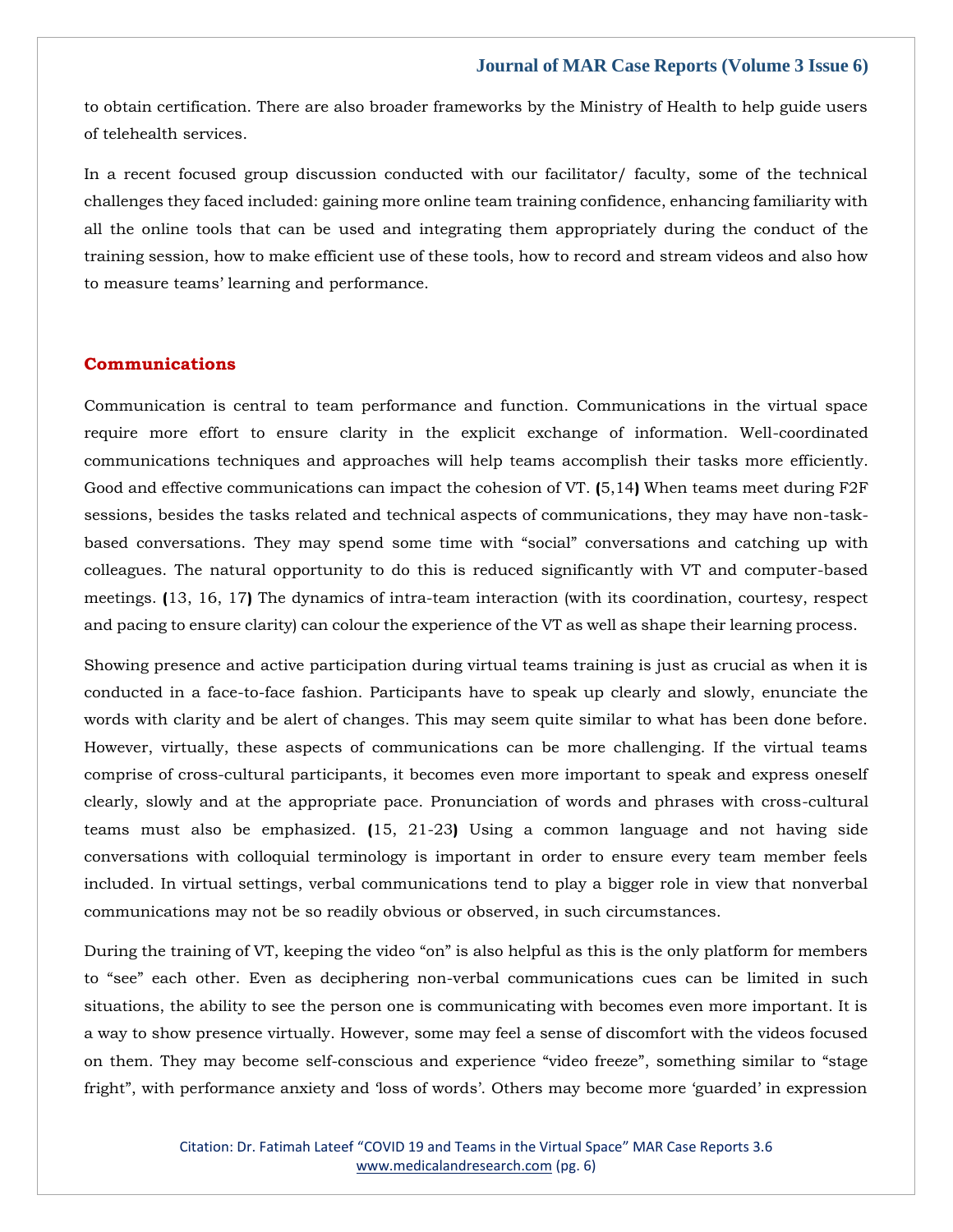and communications. For organizers of these teams' training, consent for video recording should be taken just as informed consent is taken in face-to-face simulation training. Facilitators and faculty conducting these sessions must be cognizant of the importance of nonverbal communications in virtual training. They need to be observant about the tone of voice, emotional nuances and depiction, eye contact and attention to camera focus and angle. Facial cues, hand signals and expressions are harder to discern. Also, it can be tiring to the eyes to have the direct camera focus throughout the whole session.

Communications for VT also take place through their keyboards, when they type in the 'chat' function. Those using this may have to coordinate the timing of their messages to align when certain points are being discussed. Those less savvy with typing may experience a delayed response to their comments. At times, a bigger number of responses may come in, the so-called "waterfall effect" which might make some feel overwhelmed. On-screen, proper appreciation or validation can be made more obvious by using a verbal comment or some may prefer to type constructive comments in the 'chat' function. As there will be a few activities ongoing, facilitators must be able to take charge, keep the session systematic and organized. Those who have more practice or conduct dry runs will get more experience and they will then be able to fine-tune their approaches accordingly. In virtual sessions, timers can be used in various forms such as the 'real time' computer time, virtual clock or audio alarms may be preset to serve as reminders. Overall, keeping the online actions streamlined and simple, is helpful. Simplification helps participants keep to the rules of order, reduce clutter and learn/ retain information better.

Addressing these multiple issues is important in the pre-brief to create awareness, understanding and alignment. Pre-briefing for virtual teams may thus take a longer time in order to ensure comprehensive coverage of all instructions. **(**10, 11-13**)** (Table 2) This is very crucial to set the stage especially if the participants are new to virtual training. The same goes for debriefing as well. As a result, in planning these sessions, time factor considerations must be given. Some facilitators may also prefer to use the micro-debriefing technique rather than the usual terminal debriefing with virtual teams. This enables the handling of more manageable bite-size inputs as the team proceeds with the whole scenario. **(**11, 24-27**)**

During our focused group discussion with faculty, one of the top challenges faced in training teams virtually is to attain optimal engagement of learners and team members. There is really no one best way of engagement. It is about the integration of all the positive factors, customized for individual teams. This remains an area that is still evolving, as we strive to connect better with learners online or virtually. **(**5, 23 28**)**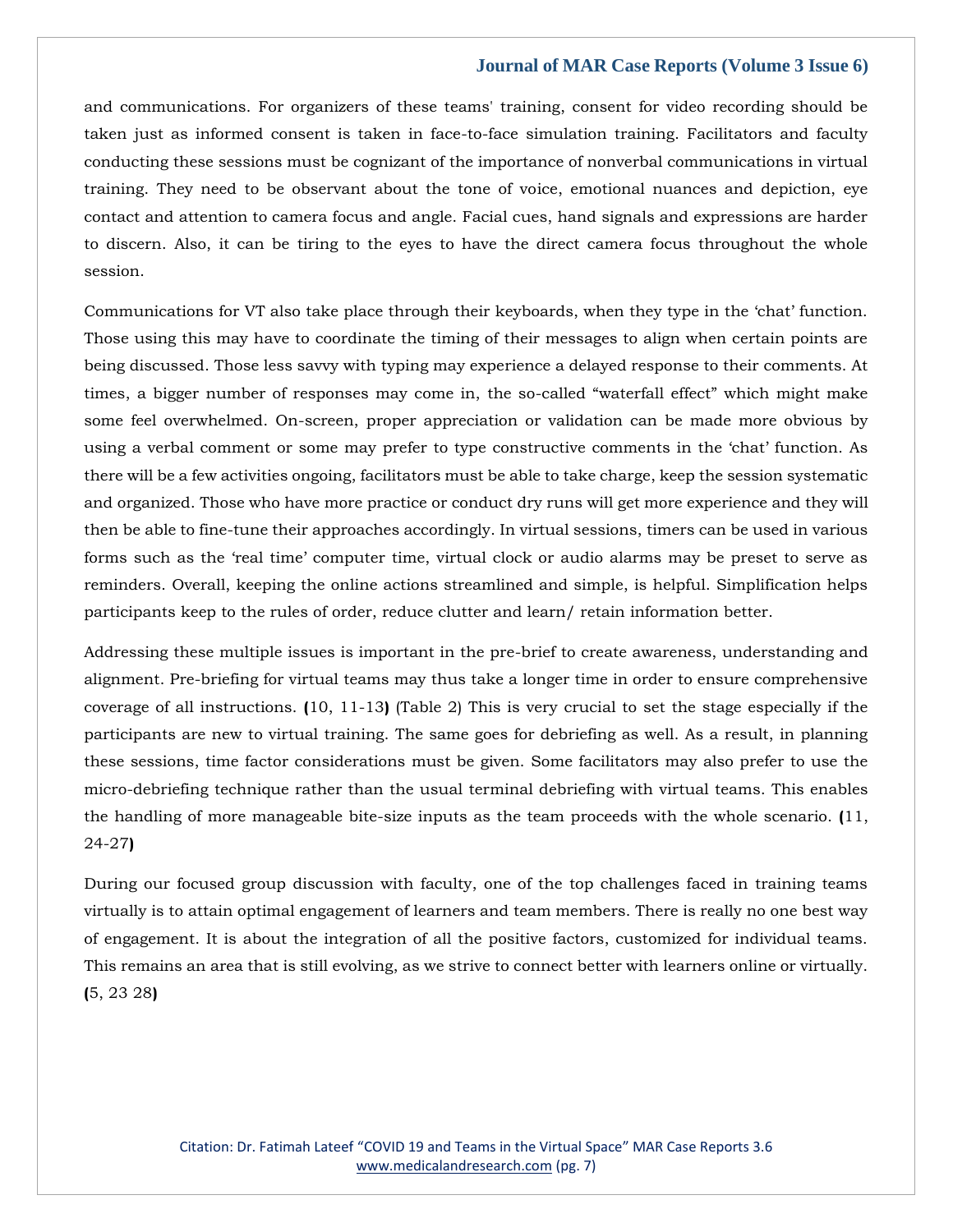| Pre-briefing Pointers by Faculty                                                                                            |
|-----------------------------------------------------------------------------------------------------------------------------|
| 1. Assumption that everyone has come to learn and enhance their knowledge and skills                                        |
| 2. Familiarization with team members and their background, especially new ones. This<br>helps with assigning roles as well. |
| 3. Pre-brief sharing and information can help VT in conceptualizing team identity                                           |
| 4. Emphasize the need to have open, respectful conversations                                                                |
| 5. Set speaking guidelines. One person to speak at a time, whilst others listen.                                            |
| 6. To practice being non judgmental                                                                                         |
| 7. Stress the importance of clarity in conversations, to speak slowly, with the<br>appropriate choice of words              |
| 8. Encourage active participation                                                                                           |
| 9. Explain use of video, video-recording and microphone for learning purposes                                               |
| 10. Encourage flexibility and respect at all times                                                                          |
|                                                                                                                             |

**Table 2:** Points to Cover During Pre-briefing for Virtual Teams

# **Situational Awareness in VT**

Situational awareness (SA), an important component of decision making, is a combination of cognition, communications and coordination capabilities. It is the awareness of all the on-goings in the situation or task the team is involved in. For the medical team, this involves not just the progress of the patient they are taking care of, but also the workings and wellness of the team members in the execution of their roles. It is important for leaders of teams to have this ability. The team SA is usually proportional to the level of experience of members. For VT, maintaining SA can be more challenging. **(**1, 28, 29**)** In the virtual space, it is often described as the "workspace awareness" capability. VT leaders and members will have to use the power of their observation skills to look for gaze directions, visual cues, auditory cues and other signs. Good SA comes with awareness, focus and attention, against the background of adequate training in one's discipline. **(**30**)**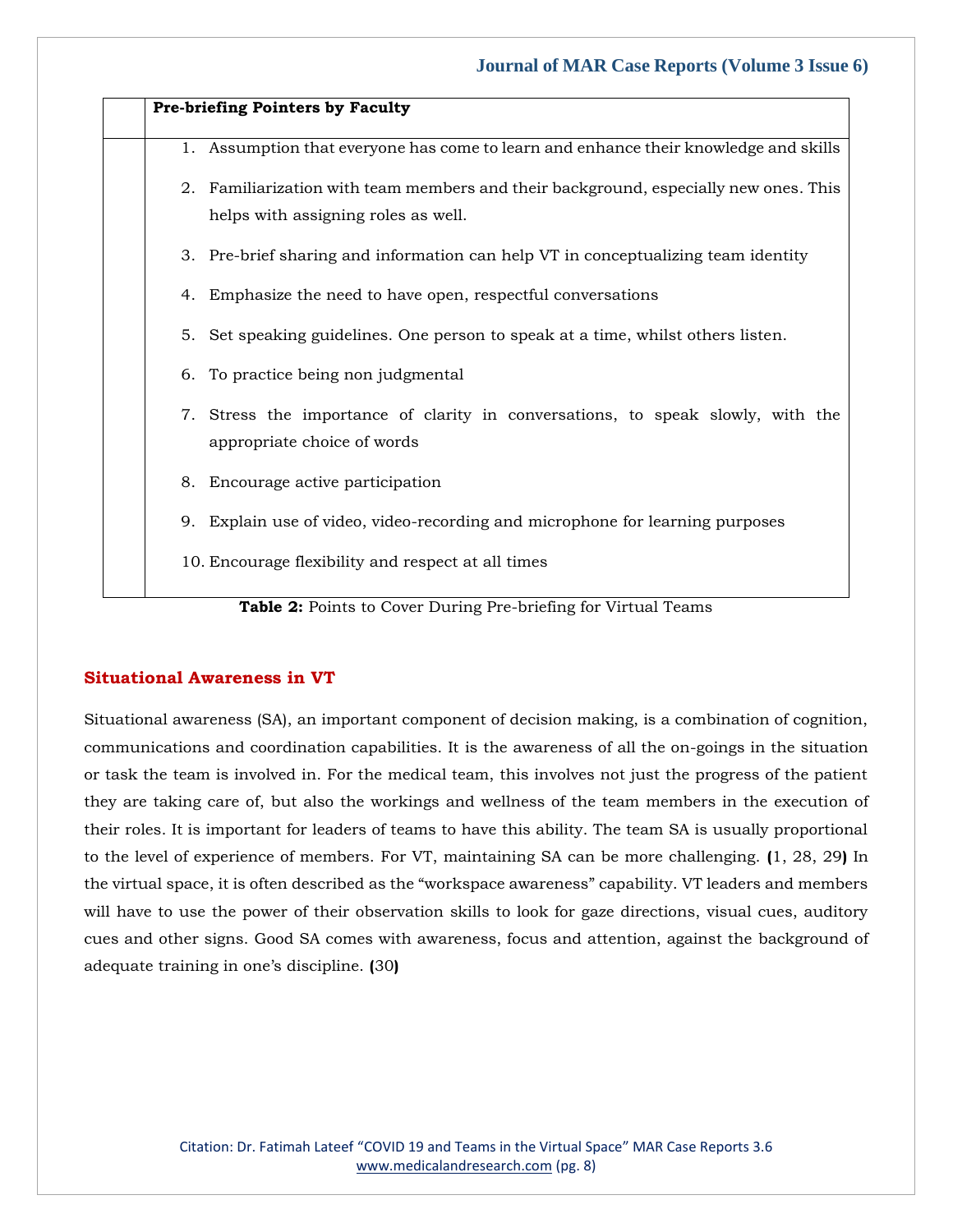## **Psychological Safety**

Psychological safety (PS) in VT will ensure the members are comfortable in their 'work and training spaces'. This means that what they say and do will not be used against them, as long there is no malicious intent. Members will also not be embarrassed or ridiculed for their comments. In view that both verbal and non-verbal communications are more challenging in these settings, it requires faculty and facilitators to have heightened alert and astuteness in their observations. The different elements of PS comprise of inclusivity of all persons, ensuring learning takes place, the ability for every member to contribute and feel comfortable enough to pose any new ideas or challenges to the team. **(**31-33**)** Faculty should be quick to pick up emotional changes and manifestations, lack of participation or exclusion of any person. Their instructions and facilitation method can certainly help draw out contributions from those who are 'camera shy', less vocal, self-conscious, or have performance anxiety. Using techniques such as advocacy inquiry for questioning can be less domineering, more neutral and thus, generate more open sharing and reflection by participants. This is quite similar to face-to-face training but may need emphasizing in the virtual space. It can also be more challenging for faculty to demonstrate empathy virtually, but practice with the appropriate tone of voice, choice of words and appropriate gaze and facial expressions can certainly help. Using virtual breakout rooms can also be helpful for debriefing in smaller groups. Participants may be more comfortable in sharing with smaller groups. Interruptions can usually be managed better in these groups. However, there will not be any choice of seating positions in view everyone will just be "side by side, on the computer screen.

## **Power Distance, Uncertainty Avoidance and Virtual Teams**

Power is fundamental to all relationships and societies. Power Distance (PD) refers to the extent to which team/ organization members accept that power is unequally distributed. PD influences performance management, including the performance of VT. Societies have been described as having either low or high PD. (Table 3) **(**34, 35**)** It can affect the well-being of team members, their levels of satisfaction, comfort level in speaking up or sharing as well as their attitude in team performance. PD affects both leadership as well as VT members. PD is closely interlinked with PS. PD is a consideration in F2F as well as VT teams and their work. Faculty and facilitators for VT training should address this if they feel a need to, in order to create awareness and help optimize members' contributions. However, these values and feelings can be deeply ingrained/ culturally driven such that they may not be so easily eradicated. Personally, I look for some innovative ways to help VT members from large PD societies share and contribute. An example would be to ask a directed question in a non-judgmental way to a member, whereby he would then have to share and answer. This must be done in a sensitive way in order not to offend the person or others. Thus, reading up a little and understanding the cultural background of your learners, especially with cross-cultural VT is helpful. **(**36**)**

> Citation: Dr. Fatimah Lateef "COVID 19 and Teams in the Virtual Space" MAR Case Reports 3.6 [www.medicalandresearch.com](http://www.medicalandresearch.com/) (pg. 9)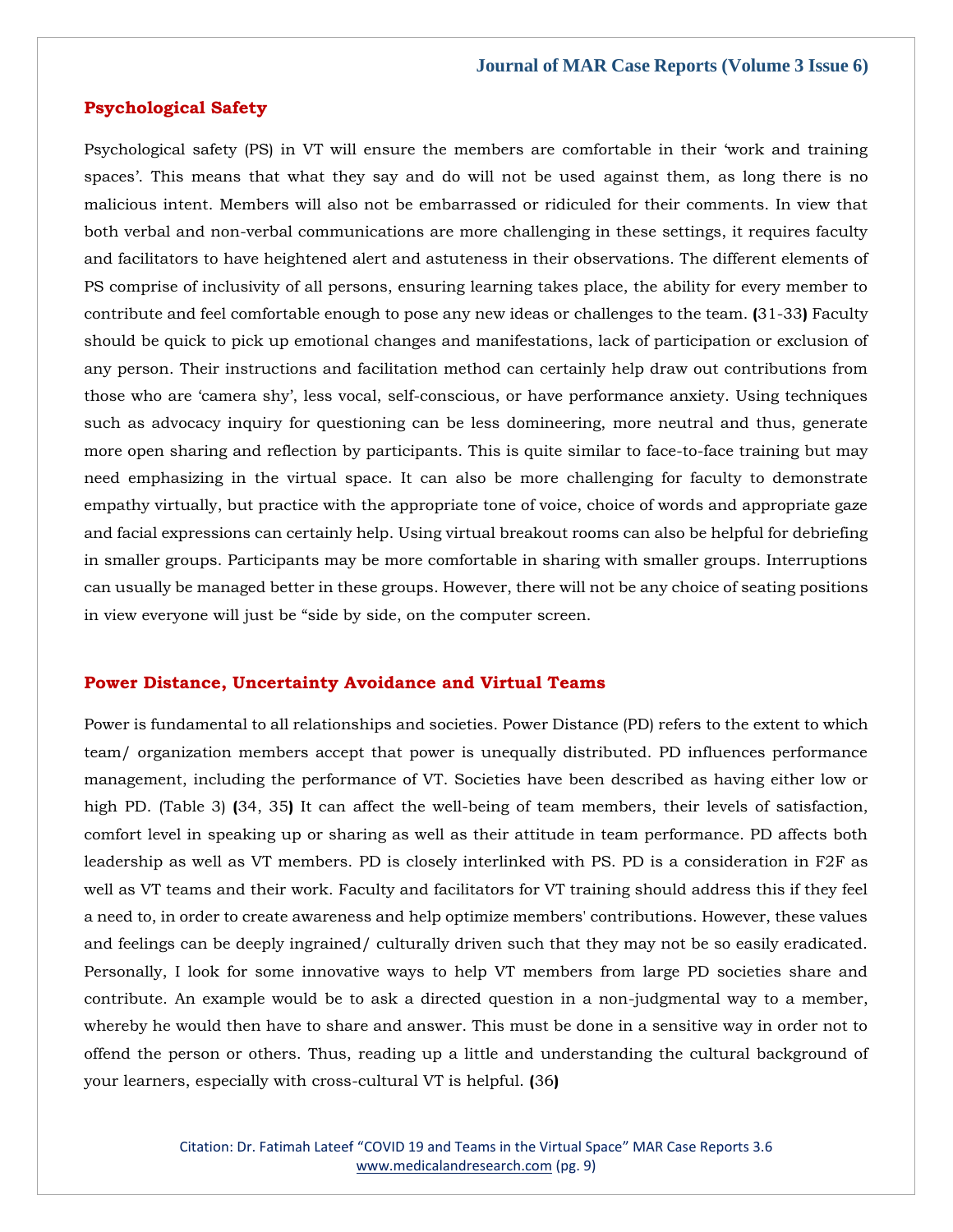| <b>Small Power Distance</b>                  | <b>Large Power Distance</b>                                            |
|----------------------------------------------|------------------------------------------------------------------------|
| More learner or member-centred education     | More teacher or leader-centred education                               |
| Relatively flat in terms of organization     | Hierarchy is prominent and practiced with<br>accepted inequality in VT |
| VT members expect to be consulted and        | VT members expect to be told what and how                              |
| discussed with in a collaborative fashion    | to do certain tasks                                                    |
| More decentralization of roles and duties    | Centralization of the decision making process                          |
| Status not an important consideration        | Very strong command structure exist and is<br>understood by VT         |
| Participation, sharing and contributions are | VT members awareness of structure and                                  |
| encouraged. More free flow of ideas          | hierarchy may prevent spontaneous and open<br>sharing                  |
| Leadership of VT<br>easily accessible<br>and | In view of greater power inequality which is                           |
| approachable                                 | pronounced, there is less individualism                                |

## **Table 3:** Differences between Small and Large Power Distance Societies

When working with teams from different backgrounds and cultural norms, Uncertainty Avoidance (UA) is also another consideration. This refers to the VT's tolerance for ambiguity. It is about how members feel in unstructured situations or when things differ from the routine. These can also be seen as the unique and novel situations or the 'curve-ball" which the VT can encounter. It has been noted that VT practicing more eastern-type cultures, as well as those from some European countries, tend to have strong UA practices. These teams would demonstrate more emotions and a greater amount of nervous energy. Weak UA means VT is more accepting of these novel and unique situations. These teams tend to be able to accept or tolerate more changes and diversities. Societies or groups with weak UA tend to accept uncertainties in life and at work, have lower levels of stress and better self-control. They tend to be curious and accepting of ambiguity and chaos. For those from strong UA cultures, they tend to face a higher level of stress and anxiety. They are more intolerant of deviants and deviations from routines and norms and they usually want to have structure and clarity in approaching issues and situations. **(**37**)**

Just like PD, UA is also useful to understand in managing VT as well as F2F teams. With VT, there are definitely new elements some may not be used to such as videotaping performance, audio-recording conversations and speaking at a slower pace. These may create some anxieties amongst team members, thus making it essential to address these in the pre-brief.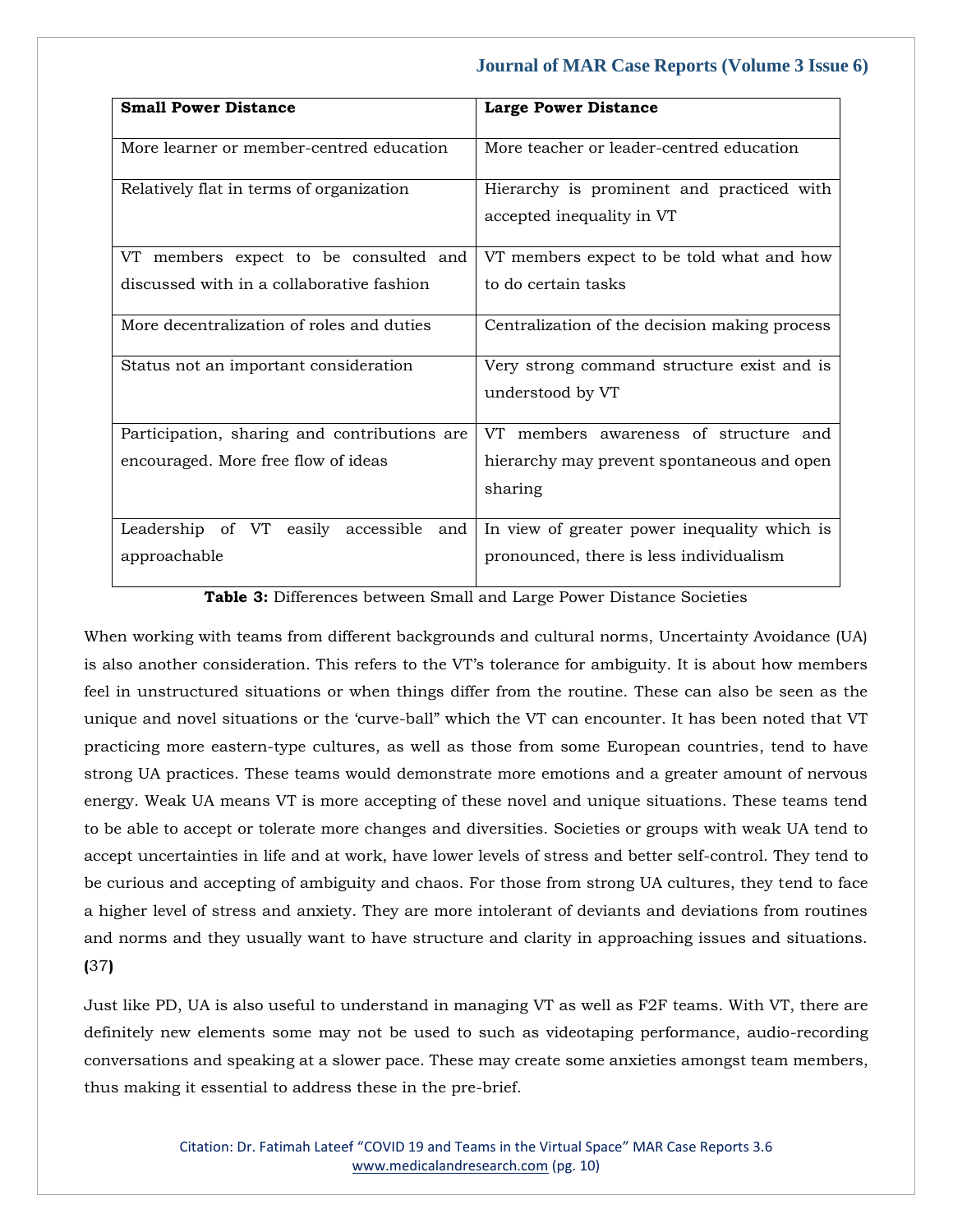### **Conclusion**

#### **Teams Training in the New Norm**

Before the pandemic, onsite and face-to-face teams training flourished in the way we had understood it before. With the pandemic, these sessions had to be reduced, meet numbers and ratio guidelines to avoid overcrowding and maintain safe distancing, be conducted with the appropriate PPE (personal protective equipment) as well as practice the essential wipe-down and cleaning after every session. **(**38**)**

Virtual training came about due to the necessity to have some platforms to continue with training and education. It came upon us quickly, requiring almost immediate adoption and buy-in. It has also progressed and evolved over the two years of the pandemic. People continue to build upon their experiences and are getting more familiar with virtual training. VT must be aware that we are all "situated learners", ie. what we believe we know is dependent on our training, social position and experiences. Thus, what we feel and perceive will be different from others. A broad mindset will affect our approach to training and in real life as well. We must all avoid just taking on a "singular story", as there may be more than meets the eye. Multiple truths and facts may have to be uncovered and thus, managed. Whether in F2F or virtual spaces, cultural humility is important and this goes beyond just cultural competence. It is about always learning, asking to understand, reflecting and listening. **(**38, 39**)**

VT are getting more nimble, integrating various online platforms to ensure the best possible experience for learners and teams. This has become the new norm. (Fig 1) It is the result of the 'overhaul', review and refinement of teams training as we had understood it before, and now modifying, customizing and tailoring the principles to meet our current day demands and needs. It has also required mindset change, commitment, and the desire for alignment. With all this, it is everyone's wish to attain high-performance VT, just as we have high-performance F2F teams. Essentially the high-performance teams comprise experienced and stable team members, with a high level of initiative, motivation to leverage their knowledge and skills to deliver results. VT must have the right mindset as well as adaptive behavior, accountability and shared mental working models. High impact VT pays attention to details, has razorsharp focus and can deliver with the provision of the right tools, environment and technology. (Fig 1) At the end of the day, team learning and growth are the desired outcomes, which must be achieved.

> Citation: Dr. Fatimah Lateef "COVID 19 and Teams in the Virtual Space" MAR Case Reports 3.6 [www.medicalandresearch.com](http://www.medicalandresearch.com/) (pg. 11)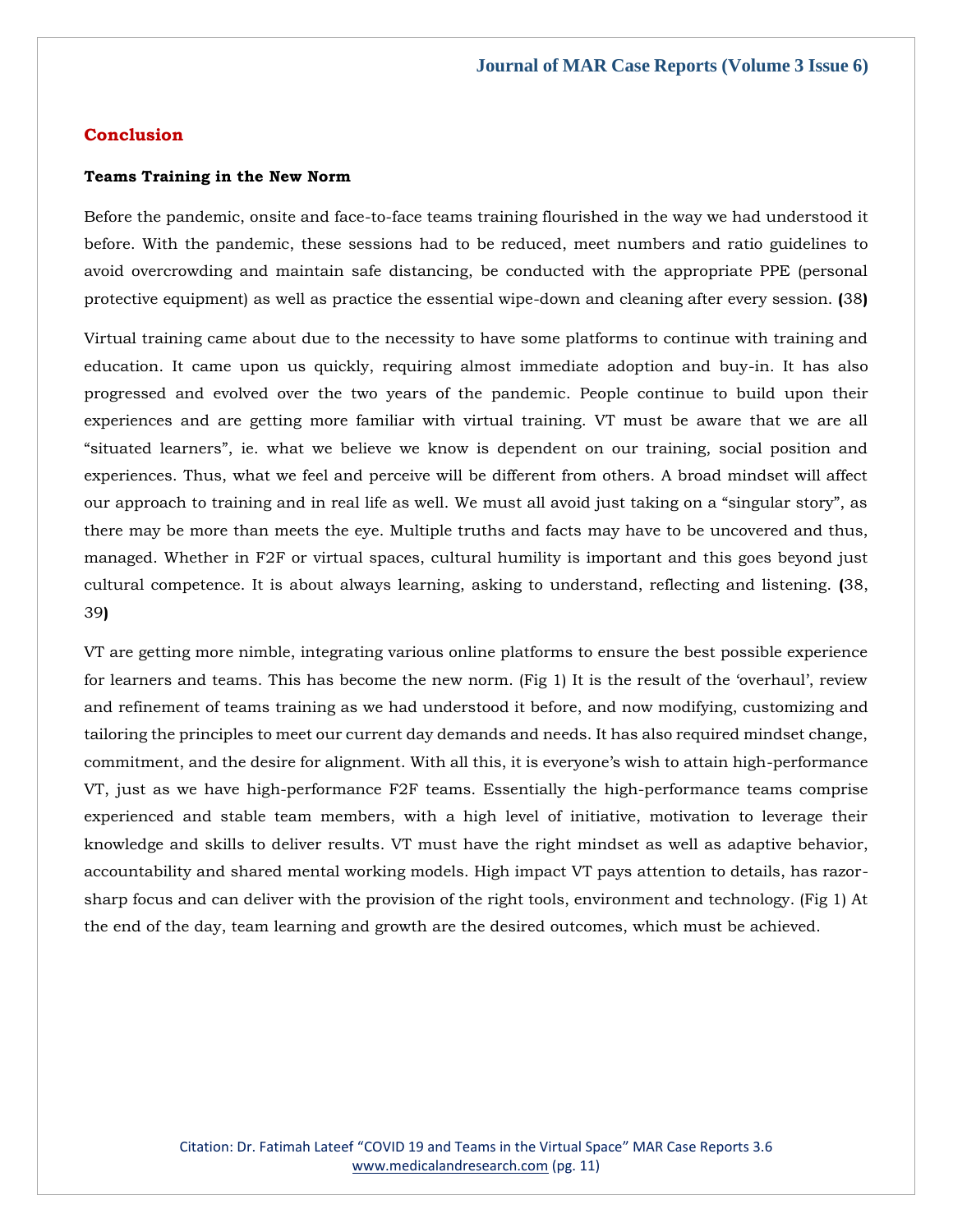**Journal of MAR Case Reports (Volume 3 Issue 6)** Technology/Hardware Communications **Psychological Safety** Power Distance/ **Uncertainty Avoidance** Culture

**Figure 1:** Elements to Consider in Training and Running Virtual Teams

# **References**

- 1. Garro- [Abarca V, Palos-Sanchez P, Aguayo-Camcho M.](https://www.google.com/search?q=Virtual+teams+in+times+of+pandemic%3A+factors+that+influence+performance&oq=Virtual+teams+in+times+of+pandemic%3A+factors+that+influence+performance&aqs=chrome..69i57.1504j0j7&sourceid=chrome&ie=UTF-8) "Virtual teams in times of pandemic: factors that influence performance"[. Frontiers in Psychol 2021; 12: 624637](https://www.google.com/search?q=Virtual+teams+in+times+of+pandemic%3A+factors+that+influence+performance&oq=Virtual+teams+in+times+of+pandemic%3A+factors+that+influence+performance&aqs=chrome..69i57.1504j0j7&sourceid=chrome&ie=UTF-8)
- 2. Hoch JE, Kozlowski SWJ. "[Leading virtual teams: Hierarchical leadership, structural supports and](https://www.google.com/search?q=Leading+virtual+teams%3A+Hierarchical+leadership%2C+structural+supports+and+shared+team+leadership&sxsrf=AOaemvKwUIuPhiJQnJMeNUriWL72Xll_MQ%3A1636980399686&ei=r1aSYf6eKZCwrQGlmK6IDA&oq=Leading+virtual+teams%3A+Hierarchical+leadership%2C+structural+supports+and+shared+team+leadership&gs_lcp=Cgdnd3Mtd2l6EAMyBwgjEOoCECcyBwgjEOoCECcyBwgjEOoCECcyBwgjEOoCECcyBwgjEOoCECcyBwgjEOoCECcyBwgjEOoCECcyBwgjEOoCECcyBwgjEOoCECcyBwgjEOoCECdKBAhBGABQsBxYsBxghytoAXACeACAAQCIAQCSAQCYAQCgAQGgAQKwAQrAAQE&sclient=gws-wiz&ved=0ahUKEwi-suiZs5r0AhUQWCsKHSWMC8EQ4dUDCA4&uact=5)  shared team leadership"[. J Appl Psychol 2014; 99: 390-403](https://www.google.com/search?q=Leading+virtual+teams%3A+Hierarchical+leadership%2C+structural+supports+and+shared+team+leadership&sxsrf=AOaemvKwUIuPhiJQnJMeNUriWL72Xll_MQ%3A1636980399686&ei=r1aSYf6eKZCwrQGlmK6IDA&oq=Leading+virtual+teams%3A+Hierarchical+leadership%2C+structural+supports+and+shared+team+leadership&gs_lcp=Cgdnd3Mtd2l6EAMyBwgjEOoCECcyBwgjEOoCECcyBwgjEOoCECcyBwgjEOoCECcyBwgjEOoCECcyBwgjEOoCECcyBwgjEOoCECcyBwgjEOoCECcyBwgjEOoCECcyBwgjEOoCECdKBAhBGABQsBxYsBxghytoAXACeACAAQCIAQCSAQCYAQCgAQGgAQKwAQrAAQE&sclient=gws-wiz&ved=0ahUKEwi-suiZs5r0AhUQWCsKHSWMC8EQ4dUDCA4&uact=5)
- 3. Salas E, Rosen MA. Burke CS, Howse WR. "[Markers for enhancing team cognition in complex](https://www.google.com/search?q=Markers+for+enhancing+team+cognition+in++complex+environment&sxsrf=AOaemvJgMU33pgrYl0oYCvZyy2FiziC3yg%3A1636980452311&ei=5FaSYc3KEtaDrtoPw8aBwAc&oq=Markers+for+enhancing+team+cognition+in++complex+environment&gs_lcp=Cgdnd3Mtd2l6EAMyBggAEBYQHjoHCCMQ6gIQJ0oECEEYAFDFB1jFB2DaDmgBcAJ4AIAB9wGIAfcBkgEDMi0xmAEAoAEBoAECsAEKwAEB&sclient=gws-wiz&ved=0ahUKEwjNzPSys5r0AhXWgUsFHUNjAHgQ4dUDCA4&uact=5)  environment"[. The power of team performanmce diagnostics. Aviat Space Environ Med 2007a; 78:](https://www.google.com/search?q=Markers+for+enhancing+team+cognition+in++complex+environment&sxsrf=AOaemvJgMU33pgrYl0oYCvZyy2FiziC3yg%3A1636980452311&ei=5FaSYc3KEtaDrtoPw8aBwAc&oq=Markers+for+enhancing+team+cognition+in++complex+environment&gs_lcp=Cgdnd3Mtd2l6EAMyBggAEBYQHjoHCCMQ6gIQJ0oECEEYAFDFB1jFB2DaDmgBcAJ4AIAB9wGIAfcBkgEDMi0xmAEAoAEBoAECsAEKwAEB&sclient=gws-wiz&ved=0ahUKEwjNzPSys5r0AhXWgUsFHUNjAHgQ4dUDCA4&uact=5)  [B77-B85](https://www.google.com/search?q=Markers+for+enhancing+team+cognition+in++complex+environment&sxsrf=AOaemvJgMU33pgrYl0oYCvZyy2FiziC3yg%3A1636980452311&ei=5FaSYc3KEtaDrtoPw8aBwAc&oq=Markers+for+enhancing+team+cognition+in++complex+environment&gs_lcp=Cgdnd3Mtd2l6EAMyBggAEBYQHjoHCCMQ6gIQJ0oECEEYAFDFB1jFB2DaDmgBcAJ4AIAB9wGIAfcBkgEDMi0xmAEAoAEBoAECsAEKwAEB&sclient=gws-wiz&ved=0ahUKEwjNzPSys5r0AhXWgUsFHUNjAHgQ4dUDCA4&uact=5)
- 4. Lateef F. "[At the core of Inter-professional collaborative practice: How emergency physician are](https://www.google.com/search?q=At+the+core+of+Inter-professional+collaborative+practice%3A+How+emergency+physician+are+leading+the+way+during+Covid+19+and+into+the+new+norm&sxsrf=AOaemvKKVXF9Jh407Rs646d8V50RSIfHMQ%3A1636980599499&ei=d1eSYYf2HYKm9QPG5I2gBA&oq=At+the+core+of+Inter-professional+collaborative+practice%3A+How+emergency+physician+are+leading+the+way+during+Covid+19+and+into+the+new+norm&gs_lcp=Cgdnd3Mtd2l6EAMyBwgjEOoCECcyBwgjEOoCECcyBwgjEOoCECcyBwgjEOoCECcyBwgjEOoCECcyBwgjEOoCECcyBwgjEOoCECcyBwgjEOoCECcyBwgjEOoCECcyBwgjEOoCECdKBAhBGABQtQdYtQdg1QloAXAAeACAAQCIAQCSAQCYAQCgAQGgAQKwAQrAAQE&sclient=gws-wiz&ved=0ahUKEwjHjYz5s5r0AhUCU30KHUZyA0QQ4dUDCA4&uact=5)  [leading the way during Covid 19 and into the new norm](https://www.google.com/search?q=At+the+core+of+Inter-professional+collaborative+practice%3A+How+emergency+physician+are+leading+the+way+during+Covid+19+and+into+the+new+norm&sxsrf=AOaemvKKVXF9Jh407Rs646d8V50RSIfHMQ%3A1636980599499&ei=d1eSYYf2HYKm9QPG5I2gBA&oq=At+the+core+of+Inter-professional+collaborative+practice%3A+How+emergency+physician+are+leading+the+way+during+Covid+19+and+into+the+new+norm&gs_lcp=Cgdnd3Mtd2l6EAMyBwgjEOoCECcyBwgjEOoCECcyBwgjEOoCECcyBwgjEOoCECcyBwgjEOoCECcyBwgjEOoCECcyBwgjEOoCECcyBwgjEOoCECcyBwgjEOoCECcyBwgjEOoCECdKBAhBGABQtQdYtQdg1QloAXAAeACAAQCIAQCSAQCYAQCgAQGgAQKwAQrAAQE&sclient=gws-wiz&ved=0ahUKEwjHjYz5s5r0AhUCU30KHUZyA0QQ4dUDCA4&uact=5)". American J of Emergency and Crit Ccare [Med 2021; 4\(1\): 14-20](https://www.google.com/search?q=At+the+core+of+Inter-professional+collaborative+practice%3A+How+emergency+physician+are+leading+the+way+during+Covid+19+and+into+the+new+norm&sxsrf=AOaemvKKVXF9Jh407Rs646d8V50RSIfHMQ%3A1636980599499&ei=d1eSYYf2HYKm9QPG5I2gBA&oq=At+the+core+of+Inter-professional+collaborative+practice%3A+How+emergency+physician+are+leading+the+way+during+Covid+19+and+into+the+new+norm&gs_lcp=Cgdnd3Mtd2l6EAMyBwgjEOoCECcyBwgjEOoCECcyBwgjEOoCECcyBwgjEOoCECcyBwgjEOoCECcyBwgjEOoCECcyBwgjEOoCECcyBwgjEOoCECcyBwgjEOoCECcyBwgjEOoCECdKBAhBGABQtQdYtQdg1QloAXAAeACAAQCIAQCSAQCYAQCgAQGgAQKwAQrAAQE&sclient=gws-wiz&ved=0ahUKEwjHjYz5s5r0AhUCU30KHUZyA0QQ4dUDCA4&uact=5)

Citation: Dr. Fatimah Lateef "COVID 19 and Teams in the Virtual Space" MAR Case Reports 3.6 [www.medicalandresearch.com](http://www.medicalandresearch.com/) (pg. 12)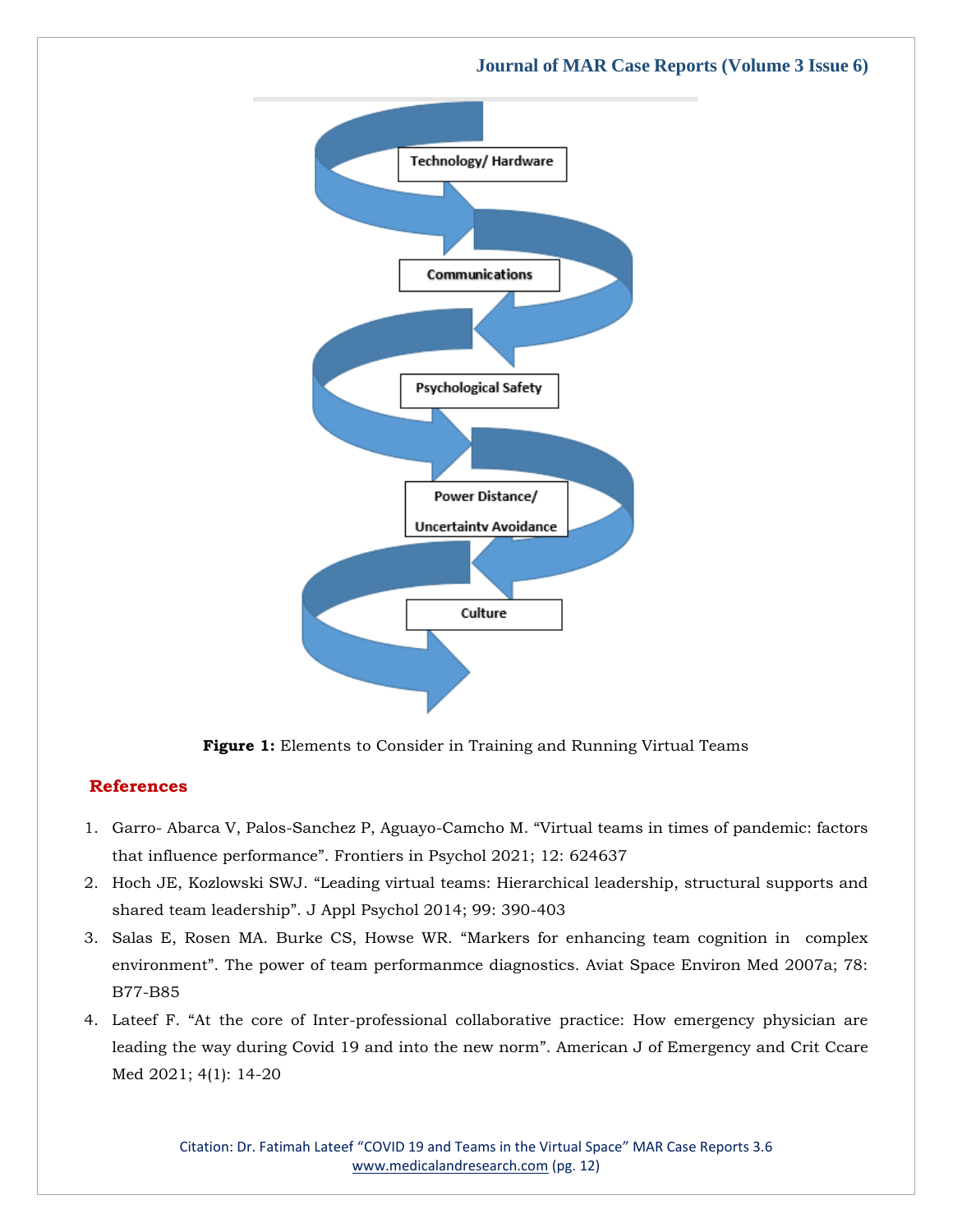- 5. [Bergiel BJ, Bergiel EB, Balsmeier PW.](https://www.google.com/search?q=The+reality+of+virtual+teams+Competition+Forum+2006&sxsrf=AOaemvKpgzdDhfBcFlDdgbQyjym8INAdOQ%3A1636980667095&ei=u1eSYfGgBYSwrQHNnonIBA&oq=The+reality+of+virtual+teams+Competition+Forum+2006&gs_lcp=Cgdnd3Mtd2l6EAM6BwgAEEcQsAM6BwgjEK4CECdKBAhBGABQzgFYsglg3Q9oAXACeACAAYQDiAGxBZIBAzMtMpgBAKABAaABAsgBBMABAQ&sclient=gws-wiz&ved=0ahUKEwix6qmZtJr0AhUEWCsKHU1PAkkQ4dUDCA4&uact=5) "The reality of virtual teams". Competition Forum 2006; 4(2): [427-432](https://www.google.com/search?q=The+reality+of+virtual+teams+Competition+Forum+2006&sxsrf=AOaemvKpgzdDhfBcFlDdgbQyjym8INAdOQ%3A1636980667095&ei=u1eSYfGgBYSwrQHNnonIBA&oq=The+reality+of+virtual+teams+Competition+Forum+2006&gs_lcp=Cgdnd3Mtd2l6EAM6BwgAEEcQsAM6BwgjEK4CECdKBAhBGABQzgFYsglg3Q9oAXACeACAAYQDiAGxBZIBAzMtMpgBAKABAaABAsgBBMABAQ&sclient=gws-wiz&ved=0ahUKEwix6qmZtJr0AhUEWCsKHU1PAkkQ4dUDCA4&uact=5)
- 6. Gera S. "[Virtual teams versus face to face teams. A review of the literature](https://www.google.com/search?q=Virtual+teams+versus+face+to+face+teams.+A+review+of+the+literature&sxsrf=AOaemvIAG0zmF-ZwPE8Hj-Q3iCVxzvzMPQ%3A1636980684611&ei=zFeSYdvLJM6H9QPFirigBg&oq=Virtual+teams+versus+face+to+face+teams.+A+review+of+the+literature&gs_lcp=Cgdnd3Mtd2l6EAM6BwgjEOoCECdKBAhBGABQvQZYvQZg7ghoAXACeACAAZMCiAGTApIBAzItMZgBAKABAaABArABCsABAQ&sclient=gws-wiz&ved=0ahUKEwjb4dahtJr0AhXOQ30KHUUFDmQQ4dUDCA4&uact=5)". IOSR-JBM 2013; 11: 1- [4](https://www.google.com/search?q=Virtual+teams+versus+face+to+face+teams.+A+review+of+the+literature&sxsrf=AOaemvIAG0zmF-ZwPE8Hj-Q3iCVxzvzMPQ%3A1636980684611&ei=zFeSYdvLJM6H9QPFirigBg&oq=Virtual+teams+versus+face+to+face+teams.+A+review+of+the+literature&gs_lcp=Cgdnd3Mtd2l6EAM6BwgjEOoCECdKBAhBGABQvQZYvQZg7ghoAXACeACAAZMCiAGTApIBAzItMZgBAKABAaABArABCsABAQ&sclient=gws-wiz&ved=0ahUKEwjb4dahtJr0AhXOQ30KHUUFDmQQ4dUDCA4&uact=5)
- 7. Cambridge Dictionary. Available at :

<https://dictionary.cambridge.org/us/dictionary/english/overhaul> (last acessed on 7 Nov 2021)

- 8. Mian A, Khan S. "[Medical education during pandemics: A UK perspective](https://www.google.com/search?q=Medical+education+during+pandemics%3A+A+UK+perspective&sxsrf=AOaemvJt_Fv4yoT6uKnyR8Tnt64j6NWEhw%3A1636980710906&ei=5leSYerfNoSo9QOer63wDw&oq=Medical+education+during+pandemics%3A+A+UK+perspective&gs_lcp=Cgdnd3Mtd2l6EAMyBwgjEOoCECcyBwgjEOoCECcyBwgjEOoCECcyBwgjEOoCECcyBwgjEOoCECcyBwgjEOoCECcyBwgjEOoCECcyBwgjEOoCECcyBwgjEOoCECcyBwgjEOoCECdKBAhBGABQpgZYpgZgrAloAXACeACAAQCIAQCSAQCYAQCgAQGgAQKwAQrAAQE&sclient=gws-wiz&ved=0ahUKEwjq6puutJr0AhUEVH0KHZ5XC_4Q4dUDCA4&uact=5)". BMC med 2020; 18(1): [100](https://www.google.com/search?q=Medical+education+during+pandemics%3A+A+UK+perspective&sxsrf=AOaemvJt_Fv4yoT6uKnyR8Tnt64j6NWEhw%3A1636980710906&ei=5leSYerfNoSo9QOer63wDw&oq=Medical+education+during+pandemics%3A+A+UK+perspective&gs_lcp=Cgdnd3Mtd2l6EAMyBwgjEOoCECcyBwgjEOoCECcyBwgjEOoCECcyBwgjEOoCECcyBwgjEOoCECcyBwgjEOoCECcyBwgjEOoCECcyBwgjEOoCECcyBwgjEOoCECcyBwgjEOoCECdKBAhBGABQpgZYpgZgrAloAXACeACAAQCIAQCSAQCYAQCgAQGgAQKwAQrAAQE&sclient=gws-wiz&ved=0ahUKEwjq6puutJr0AhUEVH0KHZ5XC_4Q4dUDCA4&uact=5)
- 9. McCoyCE, Sayeg J, Alrabah R, Yarris LM. "[Telesimulation: an innovative tool for health professions](https://www.google.com/search?q=Telesimulation%3A+an+innovative+tool+for+health+professions+education&sxsrf=AOaemvIR_u9zlhCMpgGfqO--6JsB2hyIpw%3A1636980752400&ei=EFiSYYvsF7_1rtoPyoCK6AY&oq=Telesimulation%3A+an+innovative+tool+for+health+professions+education&gs_lcp=Cgdnd3Mtd2l6EAMyBwgjEOoCECcyBwgjEOoCECcyBwgjEOoCECcyBwgjEOoCECcyBwgjEOoCECcyBwgjEOoCECcyBwgjEOoCECcyBwgjEOoCECcyBwgjEOoCECcyBwgjEOoCECdKBAhBGABQrAZYrAZgjwloAXACeACAAQCIAQCSAQCYAQCgAQGgAQKwAQrAAQE&sclient=gws-wiz&ved=0ahUKEwiLtIDCtJr0AhW_uksFHUqAAm0Q4dUDCA4&uact=5)  education"[. AEM Educ Train 2017; 1\(2\): 132-136](https://www.google.com/search?q=Telesimulation%3A+an+innovative+tool+for+health+professions+education&sxsrf=AOaemvIR_u9zlhCMpgGfqO--6JsB2hyIpw%3A1636980752400&ei=EFiSYYvsF7_1rtoPyoCK6AY&oq=Telesimulation%3A+an+innovative+tool+for+health+professions+education&gs_lcp=Cgdnd3Mtd2l6EAMyBwgjEOoCECcyBwgjEOoCECcyBwgjEOoCECcyBwgjEOoCECcyBwgjEOoCECcyBwgjEOoCECcyBwgjEOoCECcyBwgjEOoCECcyBwgjEOoCECcyBwgjEOoCECdKBAhBGABQrAZYrAZgjwloAXACeACAAQCIAQCSAQCYAQCgAQGgAQKwAQrAAQE&sclient=gws-wiz&ved=0ahUKEwiLtIDCtJr0AhW_uksFHUqAAm0Q4dUDCA4&uact=5)
- 10. [Verkuyl M, Atack L,McCulloch T, LiuL, Betts L, Lapum JL et al.](https://www.google.com/search?q=Comparison+of+debriefing+methods+after+a+virtual+simulation%3A+an+experiment&sxsrf=AOaemvKkk3NKPDZz-Dn5KoO-x7wRUWfrWQ%3A1636980773099&ei=JViSYb6xBYngrQGjopmYAQ&oq=Comparison+of+debriefing+methods+after+a+virtual+simulation%3A+an+experiment&gs_lcp=Cgdnd3Mtd2l6EAMyBggAEBYQHjoHCCMQ6gIQJ0oECEEYAFCuBliuBmDWCGgBcAB4AIAB7QGIAe0BkgEDMi0xmAEAoAEBoAECsAEKwAEB&sclient=gws-wiz&ved=0ahUKEwj-1-_LtJr0AhUJcCsKHSNRBhMQ4dUDCA4&uact=5) "Comparison of debriefing methods [after a virtual simulation: an experiment](https://www.google.com/search?q=Comparison+of+debriefing+methods+after+a+virtual+simulation%3A+an+experiment&sxsrf=AOaemvKkk3NKPDZz-Dn5KoO-x7wRUWfrWQ%3A1636980773099&ei=JViSYb6xBYngrQGjopmYAQ&oq=Comparison+of+debriefing+methods+after+a+virtual+simulation%3A+an+experiment&gs_lcp=Cgdnd3Mtd2l6EAMyBggAEBYQHjoHCCMQ6gIQJ0oECEEYAFCuBliuBmDWCGgBcAB4AIAB7QGIAe0BkgEDMi0xmAEAoAEBoAECsAEKwAEB&sclient=gws-wiz&ved=0ahUKEwj-1-_LtJr0AhUJcCsKHSNRBhMQ4dUDCA4&uact=5)". Clin Simul Nurs 2018; 19: 1-7
- 11. Gordon RM. "[Debriefing virtual simulation using an online conferencing platform: lessons learnt](https://www.google.com/search?q=Debriefing+virtual+simulation+using+an+online+conferencing+platform%3A+lessons+learnt&sxsrf=AOaemvLfaOkW-6ys5JCtz6h5EtDhr66qyg%3A1636980796515&ei=PFiSYYvvHs6H9QPFirigBg&oq=Debriefing+virtual+simulation+using+an+online+conferencing+platform%3A+lessons+learnt&gs_lcp=Cgdnd3Mtd2l6EAMyBggAEBYQHjoHCCMQ6gIQJ0oECEEYAFDVBljVBmD6CGgBcAB4AIAB5gGIAeYBkgEDMi0xmAEAoAEBoAECsAEKwAEB&sclient=gws-wiz&ved=0ahUKEwiL_YTXtJr0AhXOQ30KHUUFDmQQ4dUDCA4&uact=5)". [Clin Simul Nurs 2017; 13\(12\): 668-674](https://www.google.com/search?q=Debriefing+virtual+simulation+using+an+online+conferencing+platform%3A+lessons+learnt&sxsrf=AOaemvLfaOkW-6ys5JCtz6h5EtDhr66qyg%3A1636980796515&ei=PFiSYYvvHs6H9QPFirigBg&oq=Debriefing+virtual+simulation+using+an+online+conferencing+platform%3A+lessons+learnt&gs_lcp=Cgdnd3Mtd2l6EAMyBggAEBYQHjoHCCMQ6gIQJ0oECEEYAFDVBljVBmD6CGgBcAB4AIAB5gGIAeYBkgEDMi0xmAEAoAEBoAECsAEKwAEB&sclient=gws-wiz&ved=0ahUKEwiL_YTXtJr0AhXOQ30KHUUFDmQQ4dUDCA4&uact=5)
- 12. Seckman C. "[Impact of interactive video communication versus text-based feedback on teaching,](https://www.google.com/search?q=Impact+of+interactive+video+communication+versus+text-based+feedback+on+teaching%2C+social+and+cognitive+presence+in+online+learning+communities&sxsrf=AOaemvKNGd3E-SnZdqVHNwTMR0Ivr6zaqw%3A1636980838178&ei=ZliSYau8CtX8rQGOgZnwAQ&oq=Impact+of+interactive+video+communication+versus+text-based+feedback+on+teaching%2C+social+and+cognitive+presence+in+online+learning+communities&gs_lcp=Cgdnd3Mtd2l6EAMyBwgjEOoCECcyBwgjEOoCECcyBwgjEOoCECcyBwgjEOoCECcyBwgjEOoCECcyBwgjEOoCECcyBwgjEOoCECcyBwgjEOoCECcyBwgjEOoCECcyBwgjEOoCECdKBAhBGABQ0gdY0gdgvwpoAXACeACAAQCIAQCSAQCYAQCgAQGgAQKwAQrAAQE&sclient=gws-wiz&ved=0ahUKEwirh_TqtJr0AhVVfisKHY5ABh4Q4dUDCA4&uact=5)  [social and cognitive presence in online learning communities](https://www.google.com/search?q=Impact+of+interactive+video+communication+versus+text-based+feedback+on+teaching%2C+social+and+cognitive+presence+in+online+learning+communities&sxsrf=AOaemvKNGd3E-SnZdqVHNwTMR0Ivr6zaqw%3A1636980838178&ei=ZliSYau8CtX8rQGOgZnwAQ&oq=Impact+of+interactive+video+communication+versus+text-based+feedback+on+teaching%2C+social+and+cognitive+presence+in+online+learning+communities&gs_lcp=Cgdnd3Mtd2l6EAMyBwgjEOoCECcyBwgjEOoCECcyBwgjEOoCECcyBwgjEOoCECcyBwgjEOoCECcyBwgjEOoCECcyBwgjEOoCECcyBwgjEOoCECcyBwgjEOoCECcyBwgjEOoCECdKBAhBGABQ0gdY0gdgvwpoAXACeACAAQCIAQCSAQCYAQCgAQGgAQKwAQrAAQE&sclient=gws-wiz&ved=0ahUKEwirh_TqtJr0AhVVfisKHY5ABh4Q4dUDCA4&uact=5)". Nurse Educ 2018; 43(1): 18-22
- 13. [Padilha JM, Machado PP, Ribein A, Ramos J, Costa P et al.](https://www.google.com/search?q=Clinical+simulation+in+nursing+education.+A+randomized+controlled+trial&sxsrf=AOaemvJnPCR-oddfm4jZ2I9SkLm7E57JSw%3A1636980895337&ei=n1iSYYTaE4i-9QOkhI3YBQ&oq=Clinical+simulation+in+nursing+education.+A+randomized+controlled+trial&gs_lcp=Cgdnd3Mtd2l6EAMyBggAEBYQHjoHCCMQ6gIQJ0oECEEYAFCXB1iXB2DnCmgBcAJ4AIABigOIAYoDkgEDMy0xmAEAoAEBoAECsAEKwAEB&sclient=gws-wiz&ved=0ahUKEwjEpZSGtZr0AhUIX30KHSRCA1sQ4dUDCA4&uact=5) "Clinical simulation in nursing education. A randomized controlled trial"[. J Med Internet Res 2019; 21: e11529](https://www.google.com/search?q=Clinical+simulation+in+nursing+education.+A+randomized+controlled+trial&sxsrf=AOaemvJnPCR-oddfm4jZ2I9SkLm7E57JSw%3A1636980895337&ei=n1iSYYTaE4i-9QOkhI3YBQ&oq=Clinical+simulation+in+nursing+education.+A+randomized+controlled+trial&gs_lcp=Cgdnd3Mtd2l6EAMyBggAEBYQHjoHCCMQ6gIQJ0oECEEYAFCXB1iXB2DnCmgBcAJ4AIABigOIAYoDkgEDMy0xmAEAoAEBoAECsAEKwAEB&sclient=gws-wiz&ved=0ahUKEwjEpZSGtZr0AhUIX30KHSRCA1sQ4dUDCA4&uact=5)
- 14. Lu L. "[Building trust, cohesion in virtual teams: The developmental approach](https://www.google.com/search?q=Building+trust%2C+cohesion+in+virtual+teams%3A+The+developmental+approach&sxsrf=AOaemvLiRt00xXPeVTAfeTnMzBezNHBRHg%3A1636980944419&ei=0FiSYYn5GJKR9QOv7Z2YAQ&oq=Building+trust%2C+cohesion+in+virtual+teams%3A+The+developmental+approach&gs_lcp=Cgdnd3Mtd2l6EAMyBggAEBYQHjoHCCMQ6gIQJ0oECEEYAFClBlilBmDRCGgBcAJ4AIAB0AGIAdABkgEDMi0xmAEAoAEBoAECsAEKwAEB&sclient=gws-wiz&ved=0ahUKEwiJocidtZr0AhWSSH0KHa92BxMQ4dUDCA4&uact=5)". J Organ Eff People [Perf 2015; 2: 55-72](https://www.google.com/search?q=Building+trust%2C+cohesion+in+virtual+teams%3A+The+developmental+approach&sxsrf=AOaemvLiRt00xXPeVTAfeTnMzBezNHBRHg%3A1636980944419&ei=0FiSYYn5GJKR9QOv7Z2YAQ&oq=Building+trust%2C+cohesion+in+virtual+teams%3A+The+developmental+approach&gs_lcp=Cgdnd3Mtd2l6EAMyBggAEBYQHjoHCCMQ6gIQJ0oECEEYAFClBlilBmDRCGgBcAJ4AIAB0AGIAdABkgEDMi0xmAEAoAEBoAECsAEKwAEB&sclient=gws-wiz&ved=0ahUKEwiJocidtZr0AhWSSH0KHa92BxMQ4dUDCA4&uact=5)
- 15. AlSharo M, Gregg D. Ramirez R. "[Virtual teams effectiveness: The role of knowledge sharing and](https://www.google.com/search?q=Virtual+teams+effectiveness%3A+The+role+of+knowledge+sharing+and+trust&sxsrf=AOaemvJ9S_bNerCrtTiwKOwTl0MrW_CnPA%3A1636980975819&ei=71iSYfG0MZDl9QO1uICIBA&oq=Virtual+teams+effectiveness%3A+The+role+of+knowledge+sharing+and+trust&gs_lcp=Cgdnd3Mtd2l6EAMyBwgjEOoCECcyBwgjEOoCECcyBwgjEOoCECcyBwgjEOoCECcyBwgjEOoCECcyBwgjEOoCECcyBwgjEOoCECcyBwgjEOoCECcyBwgjEOoCECcyBwgjEOoCECdKBAhBGABQpghYpghglwtoAXACeACAAQCIAQCSAQCYAQCgAQGgAQKwAQrAAQE&sclient=gws-wiz&ved=0ahUKEwix6MSstZr0AhWQcn0KHTUcAEEQ4dUDCA4&uact=5)  trust"[. Inform Manag 2017; 54: 479-490](https://www.google.com/search?q=Virtual+teams+effectiveness%3A+The+role+of+knowledge+sharing+and+trust&sxsrf=AOaemvJ9S_bNerCrtTiwKOwTl0MrW_CnPA%3A1636980975819&ei=71iSYfG0MZDl9QO1uICIBA&oq=Virtual+teams+effectiveness%3A+The+role+of+knowledge+sharing+and+trust&gs_lcp=Cgdnd3Mtd2l6EAMyBwgjEOoCECcyBwgjEOoCECcyBwgjEOoCECcyBwgjEOoCECcyBwgjEOoCECcyBwgjEOoCECcyBwgjEOoCECcyBwgjEOoCECcyBwgjEOoCECcyBwgjEOoCECdKBAhBGABQpghYpghglwtoAXACeACAAQCIAQCSAQCYAQCgAQGgAQKwAQrAAQE&sclient=gws-wiz&ved=0ahUKEwix6MSstZr0AhWQcn0KHTUcAEEQ4dUDCA4&uact=5)
- 16. Ho SF,Tan MJE, Lateef F. "[Computer-based simulation by emergency medicine resident-educator](https://www.google.com/search?q=Computer-based+simulation+by+emergency+medicine+resident-educator+for+medical+students+during+the+Covid+19+pandemic&sxsrf=AOaemvIqO_WZ_Vymbq4gXns6F6udgSj17w%3A1636980999364&ei=B1mSYb_SFZLb9QOZ9avABw&oq=Computer-based+simulation+by+emergency+medicine+resident-educator+for+medical+students+during+the+Covid+19+pandemic&gs_lcp=Cgdnd3Mtd2l6EAMyBwgjEOoCECcyBwgjEOoCECcyBwgjEOoCECcyBwgjEOoCECcyBwgjEOoCECcyBwgjEOoCECcyBwgjEOoCECcyBwgjEOoCECcyBwgjEOoCECcyBwgjEOoCECdKBAhBGABQwQZYwQZgkwloAXACeACAAQCIAQCSAQCYAQCgAQGgAQKwAQrAAQE&sclient=gws-wiz&ved=0ahUKEwj_8eG3tZr0AhWSbX0KHZn6CngQ4dUDCA4&uact=5)  [for medical students during the Covid 19 pandemic](https://www.google.com/search?q=Computer-based+simulation+by+emergency+medicine+resident-educator+for+medical+students+during+the+Covid+19+pandemic&sxsrf=AOaemvIqO_WZ_Vymbq4gXns6F6udgSj17w%3A1636980999364&ei=B1mSYb_SFZLb9QOZ9avABw&oq=Computer-based+simulation+by+emergency+medicine+resident-educator+for+medical+students+during+the+Covid+19+pandemic&gs_lcp=Cgdnd3Mtd2l6EAMyBwgjEOoCECcyBwgjEOoCECcyBwgjEOoCECcyBwgjEOoCECcyBwgjEOoCECcyBwgjEOoCECcyBwgjEOoCECcyBwgjEOoCECcyBwgjEOoCECcyBwgjEOoCECdKBAhBGABQwQZYwQZgkwloAXACeACAAQCIAQCSAQCYAQCgAQGgAQKwAQrAAQE&sclient=gws-wiz&ved=0ahUKEwj_8eG3tZr0AhWSbX0KHZn6CngQ4dUDCA4&uact=5)". Edu in Med J 2021; 13 (2): 41-53
- 17. [Parvan K, Hosseini FA, Jasemi M, Thomson B.](https://www.google.com/search?q=Attitude+of+nursing+students+following+the+implementation+of+comprehensive+computer-based+nursing+processes+in+medical+surgical+internship%3A+A+quasi-experimental+study&sxsrf=AOaemvJ0rHhMnvVsIx7Ln1ULbMXF1fjLcg%3A1636981025084&ei=IVmSYb_GBIr_9QPL37zADg&oq=Attitude+of+nursing+students+following+the+implementation+of+comprehensive+computer-based+nursing+processes+in+medical+surgical+internship%3A+A+quasi-experimental+study&gs_lcp=Cgdnd3Mtd2l6EAMyBwgjEOoCECcyBwgjEOoCECcyBwgjEOoCECcyBwgjEOoCECcyBwgjEOoCECcyBwgjEOoCECcyBwgjEOoCECcyBwgjEOoCECcyBwgjEOoCECcyBwgjEOoCECdKBAhBGABQgQdYgQdg7AloAXAAeACAAQCIAQCSAQCYAQCgAQGgAQKwAQrAAQE&sclient=gws-wiz&ved=0ahUKEwj_2oPEtZr0AhWKf30KHcsvD-gQ4dUDCA4&uact=5) "Attitude of nursing students following the [implementation of comprehensive computer-based nursing processes in medical surgical internship:](https://www.google.com/search?q=Attitude+of+nursing+students+following+the+implementation+of+comprehensive+computer-based+nursing+processes+in+medical+surgical+internship%3A+A+quasi-experimental+study&sxsrf=AOaemvJ0rHhMnvVsIx7Ln1ULbMXF1fjLcg%3A1636981025084&ei=IVmSYb_GBIr_9QPL37zADg&oq=Attitude+of+nursing+students+following+the+implementation+of+comprehensive+computer-based+nursing+processes+in+medical+surgical+internship%3A+A+quasi-experimental+study&gs_lcp=Cgdnd3Mtd2l6EAMyBwgjEOoCECcyBwgjEOoCECcyBwgjEOoCECcyBwgjEOoCECcyBwgjEOoCECcyBwgjEOoCECcyBwgjEOoCECcyBwgjEOoCECcyBwgjEOoCECcyBwgjEOoCECdKBAhBGABQgQdYgQdg7AloAXAAeACAAQCIAQCSAQCYAQCgAQGgAQKwAQrAAQE&sclient=gws-wiz&ved=0ahUKEwj_2oPEtZr0AhWKf30KHcsvD-gQ4dUDCA4&uact=5)  A quasi-experimental study"[. BMC Med Inform Decis mak 2021; 21: 1-12](https://www.google.com/search?q=Attitude+of+nursing+students+following+the+implementation+of+comprehensive+computer-based+nursing+processes+in+medical+surgical+internship%3A+A+quasi-experimental+study&sxsrf=AOaemvJ0rHhMnvVsIx7Ln1ULbMXF1fjLcg%3A1636981025084&ei=IVmSYb_GBIr_9QPL37zADg&oq=Attitude+of+nursing+students+following+the+implementation+of+comprehensive+computer-based+nursing+processes+in+medical+surgical+internship%3A+A+quasi-experimental+study&gs_lcp=Cgdnd3Mtd2l6EAMyBwgjEOoCECcyBwgjEOoCECcyBwgjEOoCECcyBwgjEOoCECcyBwgjEOoCECcyBwgjEOoCECcyBwgjEOoCECcyBwgjEOoCECcyBwgjEOoCECcyBwgjEOoCECdKBAhBGABQgQdYgQdg7AloAXAAeACAAQCIAQCSAQCYAQCgAQGgAQKwAQrAAQE&sclient=gws-wiz&ved=0ahUKEwj_2oPEtZr0AhWKf30KHcsvD-gQ4dUDCA4&uact=5)
- 18. Zoom Video conferencing. Available at [https://zoom.us](https://zoom.us/) (last accessed on 6 Nov 2021)
- 19. Webex by CISCO. Available at : [https://www.webex.com](https://www.webex.com/) ( last accessed on 6 Nov 2021)
- 20. Personal Data Protection Act, Singapore. Available at : [https://www.pdpc.gov.sg](https://www.pdpc.gov.sg/) (last accessed on 5 Nov 2021)
- 21. Betancort JR. "[Cross cultural medical education: conceptualized approaches and frameworks for](https://www.google.com/search?q=Cross+cultural+medical+education%3A+conceptualized+approaches+and+frameworks+for+evaluation&sxsrf=AOaemvKkl4N6M59tMehENaAMLfpfHk3eFg%3A1636981058619&ei=QlmSYcOWJc_99QPd9IS4Cg&oq=Cross+cultural+medical+education%3A+conceptualized+approaches+and+frameworks+for+evaluation&gs_lcp=Cgdnd3Mtd2l6EAMyBggAEBYQHjoHCCMQ6gIQJ0oECEEYAFCVB1iVB2CfCmgBcAJ4AIABjwKIAY8CkgEDMi0xmAEAoAEBoAECsAEKwAEB&sclient=gws-wiz&ved=0ahUKEwjDv4LUtZr0AhXPfn0KHV06AacQ4dUDCA4&uact=5)  evaluation"[. Acad Med 2003; 78\(6\): 560-569](https://www.google.com/search?q=Cross+cultural+medical+education%3A+conceptualized+approaches+and+frameworks+for+evaluation&sxsrf=AOaemvKkl4N6M59tMehENaAMLfpfHk3eFg%3A1636981058619&ei=QlmSYcOWJc_99QPd9IS4Cg&oq=Cross+cultural+medical+education%3A+conceptualized+approaches+and+frameworks+for+evaluation&gs_lcp=Cgdnd3Mtd2l6EAMyBggAEBYQHjoHCCMQ6gIQJ0oECEEYAFCVB1iVB2CfCmgBcAJ4AIABjwKIAY8CkgEDMi0xmAEAoAEBoAECsAEKwAEB&sclient=gws-wiz&ved=0ahUKEwjDv4LUtZr0AhXPfn0KHV06AacQ4dUDCA4&uact=5)
- 22. Derrington SF, Paquette E, Johnson KA. "[Cross cultural interactions and shared decision making](https://www.google.com/search?q=Cross+cultural+interactions+and+shared+decision+making&sxsrf=AOaemvIyHWvWX24OxA7N4DUFyr7rFQrE5g%3A1636981082151&ei=WlmSYdzICNDprQHExoeYBg&oq=Cross+cultural+interactions+and+shared+decision+making&gs_lcp=Cgdnd3Mtd2l6EAM6BwgjEOoCECdKBAhBGABQsQZYsQZg2QloAXACeACAAasCiAGrApIBAzItMZgBAKABAaABArABCsABAQ&sclient=gws-wiz&ved=0ahUKEwjc3Z7ftZr0AhXQdCsKHUTjAWMQ4dUDCA4&uact=5)". [Paediatrics 2018; 142\(s3\): S187-S192, e20180516J](https://www.google.com/search?q=Cross+cultural+interactions+and+shared+decision+making&sxsrf=AOaemvIyHWvWX24OxA7N4DUFyr7rFQrE5g%3A1636981082151&ei=WlmSYdzICNDprQHExoeYBg&oq=Cross+cultural+interactions+and+shared+decision+making&gs_lcp=Cgdnd3Mtd2l6EAM6BwgjEOoCECdKBAhBGABQsQZYsQZg2QloAXACeACAAasCiAGrApIBAzItMZgBAKABAaABArABCsABAQ&sclient=gws-wiz&ved=0ahUKEwjc3Z7ftZr0AhXQdCsKHUTjAWMQ4dUDCA4&uact=5)